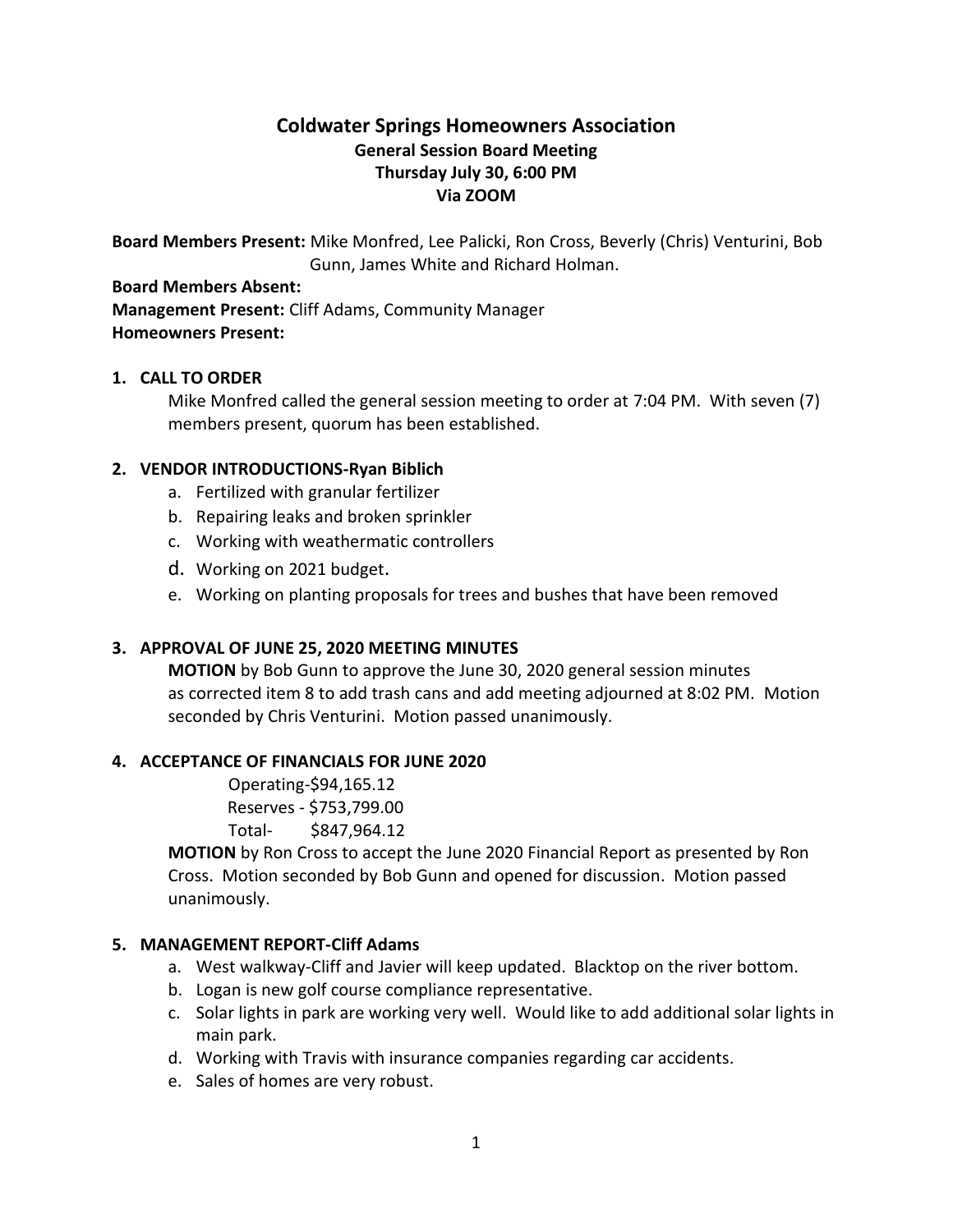# **6. OLD BUSINESS**

- a. Watering Turf in the day time only.
- b. Start work on fences to replace or repair cut through fencing into golf course.
- c. Discuss the city's new plan for the west walkway

#### **7. NEW BUSINESS**

- a. Talk about manufacturing cages for irrigation system to stop vandalism
- b. Check out Sisso's damaging homeowner's irrigation
- c. No permission allowed to hold parties or rent cabanas at this time.

#### **8. COMMITTEE REPORT**

- a. Social
- b. Landscape-James White and Lee Plicki
	- City will work with Ryan to stop roots from growing
	- Review bids for options available for playground equipment
- c. Architectural-Ron Cross
	- Paint requests
	- Extension of driveways
- d. Safety Patrol-Bob Gunn
	- Vacation/Empty Watch -7
	- **Suspicious Persons 26**
	- **Suspicious Vehicle 27**
	- **Den Garage Doors -151**
	- Bicycle Lane Parking -49
	- **Street Parking Violation 99**
	- Overnight Street Parking -143
	- **Traffic Violations 55**
	- Dogs Off Leash 15
	- Motorist Assists 42
	- **Trespass on Golf Course -23**
	- In Park After 10pm -52
	- Bicycles Without Lights -18
	- Warrant Arrest 0
	- Assisted Avondale Police  $-9$

#### **NO MAJOR CRIMES TO REPORT**

- e. Playground
- f. Golf Club

#### **9. REVIEW/ACTION ITEM LIST**

- a. Get cages completed as soon as possible
- b. Get fences completed
- c. Clean out culverts
- d. Drainage ditch to be dragged to end of park.